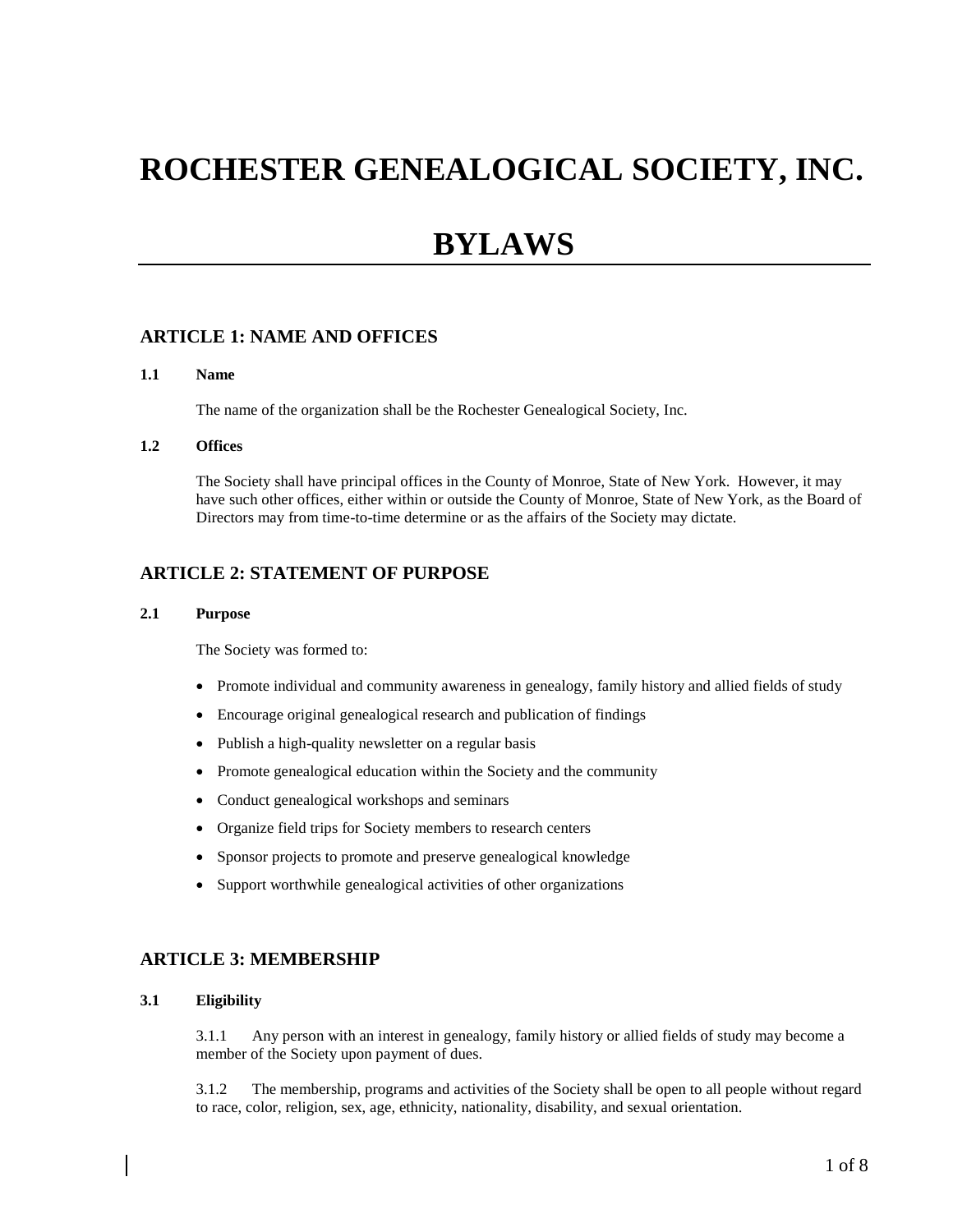#### **3.2 Dues and Membership Classifications**

- 3.2.1 **Individual Membership**: Any individual may apply for an individual membership.
- 3.2.2 **Joint Membership**: Family members residing at the same address, including spouses, parents, children, or domestic partners, may apply for a Joint Membership. Joint members are entitled to all of the rights and privileges of membership, except only one (1) copy of the newsletter will be sent to the joint member's address. All Joint Members shall be listed in the membership application.
- 3.2.3 **Special Interest Group (SIG) Membership**: SIG members may be assessed additional dues.
- 3.2.4 **Dues**: The Board of Directors shall establish annual dues for each membership classification, except for honorary members as defined in Article 3, Section 3.6.

#### **3.3 Enrollment**

The membership year shall be from July 1 to the following June 30th to correspond with the Society's fiscal year. Current members who fail to pay dues will be dropped from the membership list. Dropped members may be readmitted for the remainder of the membership year, at any time upon payment of dues, although a new application may be required. New members may join at any time by completing an application and payment of dues.

#### **3.4 Privileges**

All members of any classification in good standing shall be eligible to receive the Society's newsletter, participate in Society business meetings or special activities of the Society or hold elective or appointive office.

#### **3.5 Voting Rights**

Each member in good standing of the Society shall be entitled to one vote on each matter submitted to a vote of the membership.

#### **3.6 Honorary Members**

The Board of Directors may from time to time elect honorary members of the Society. Those so honored shall have all the privileges of membership, except they may not hold elective office or vote, and shall be exempt from payment of dues for life. The Membership Secretary shall maintain a Roll of Honor. Nominations may be made to the Board of Directors and require a biographical sketch and a brief narrative of the nominee's contributions to the Society.

#### **3.7 Regular Meetings**

Regular meetings of the Society to present programs of interest to members shall be held at places, dates and times fixed by the Board of Directors. Information about the meetings shall be published in the Society's newsletter and web page. If a regular meeting is changed or cancelled, the Society shall make reasonable efforts to notify the members.

#### **3.8 Annual Meeting and Special Meetings**

The annual meeting of the Society shall be held in May of each year for the election of officers and the transaction of other business requiring action by the members. In addition, special meetings of the members may be called at other times by the President or the Board of Directors to transact business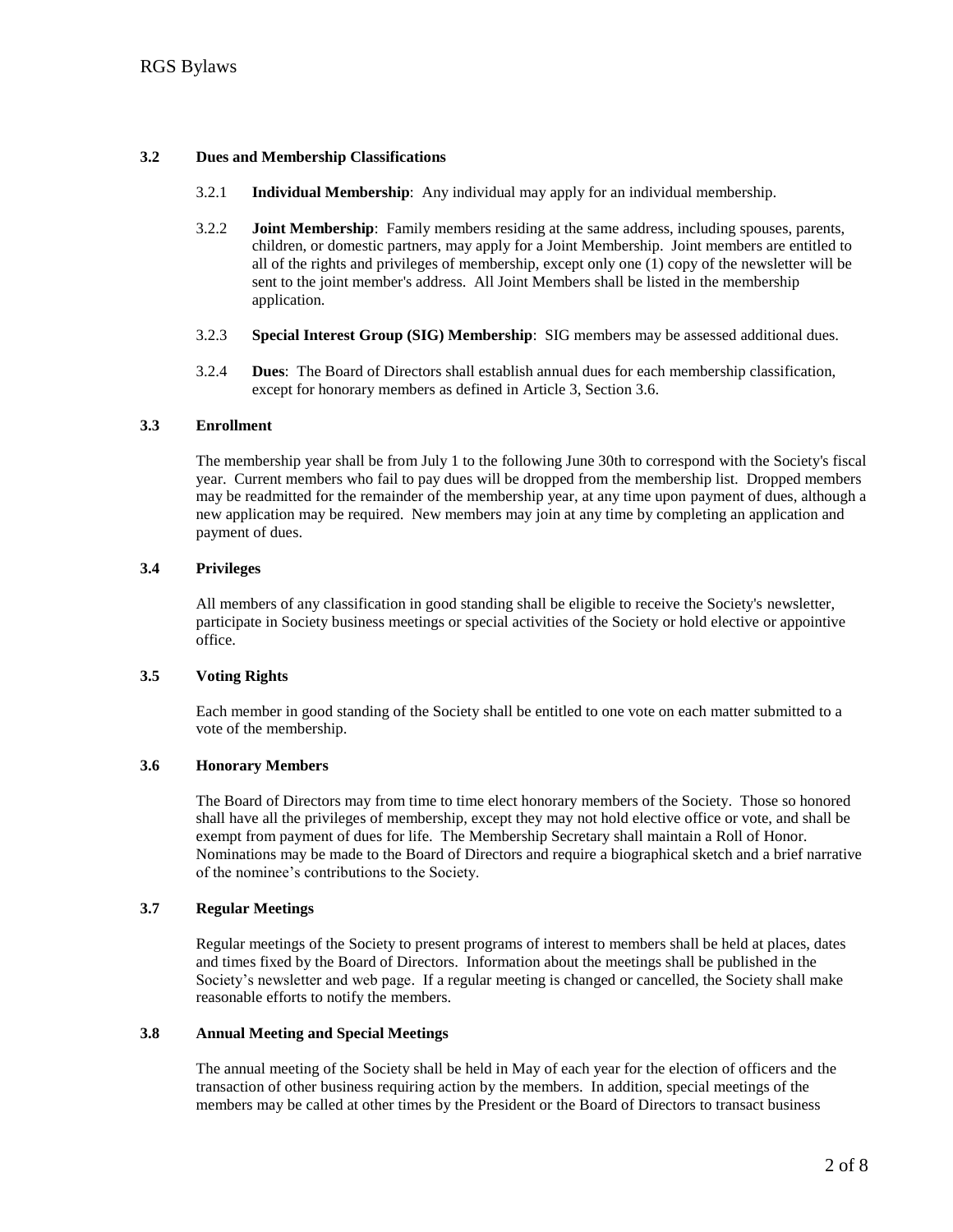requiring action by the members. Whenever possible, the annual meeting and special meetings shall be held at the same place, date and time as the regular meetings of the Society.

#### **3.9 Notice of Annual Meeting and Special Meetings**

Written notice of the annual meeting and each special meeting shall be provided to all members, stating the place, date and time of the meeting. In addition, the notice of each special meeting shall specify the person(s) calling the meeting and the purpose(s) for which the meeting is called. If the notice is given personally or by first class mail, it shall be given not less than ten nor more than fifty days before the date of the meeting; if mailed by any other class of mail, it shall be given not less than thirty nor more than sixty days before such date.

#### **3.10 Quorum and Manner of Acting.**

- 3.10.1 Ten (10) percent of the members shall constitute a quorum for purposes of transacting business at the annual meeting or any special meeting of the members. The Membership Secretary shall notify the President and the Recording Secretary that a quorum is present before any vote is taken.
- 3.10.2 The act of the majority of the members present at a meeting, at which a quorum exists, shall be the act of the membership, unless a greater number is required by law or these bylaws.

# **ARTICLE 4: SOCIETY OFFICERS**

#### **4.1 Officers**

The officers of the Society shall be President, First Vice-President, Second Vice-President, Treasurer, Recording Secretary, Corresponding Secretary, Membership Secretary and Historian/Genealogist.

#### **4.2 Term**

The officers shall be elected by the members of the Society at the annual meeting for a term of two (2) years or until their successors are duly elected and installed, The term of each officer commences on July <sup>1st</sup> following the election and terminates on June 30th of their last year. In odd-numbered years the President, Recording Secretary, Corresponding Secretary, and the Second Vice-President will stand for election. In even-numbered years the remaining officers of the Society will stand for election.

#### **4.3 Qualifications**

Officers of the society must:

- Be a member in good standing of the Society
- Demonstrate an active interest in genealogy
- $\bullet$  Be at least eighteen (18) years of age
- Be capable of being bonded

#### **4.4 Election**

Officers shall be elected by a vote of the members at the annual meeting of the Society.

# **4.5 Dismissal and Suspension**

An officer may be dismissed or suspended, with or without cause, by vote of the members at an annual or special meeting. An officer may be suspended, with cause, by a two-thirds vote of the Board of Directors.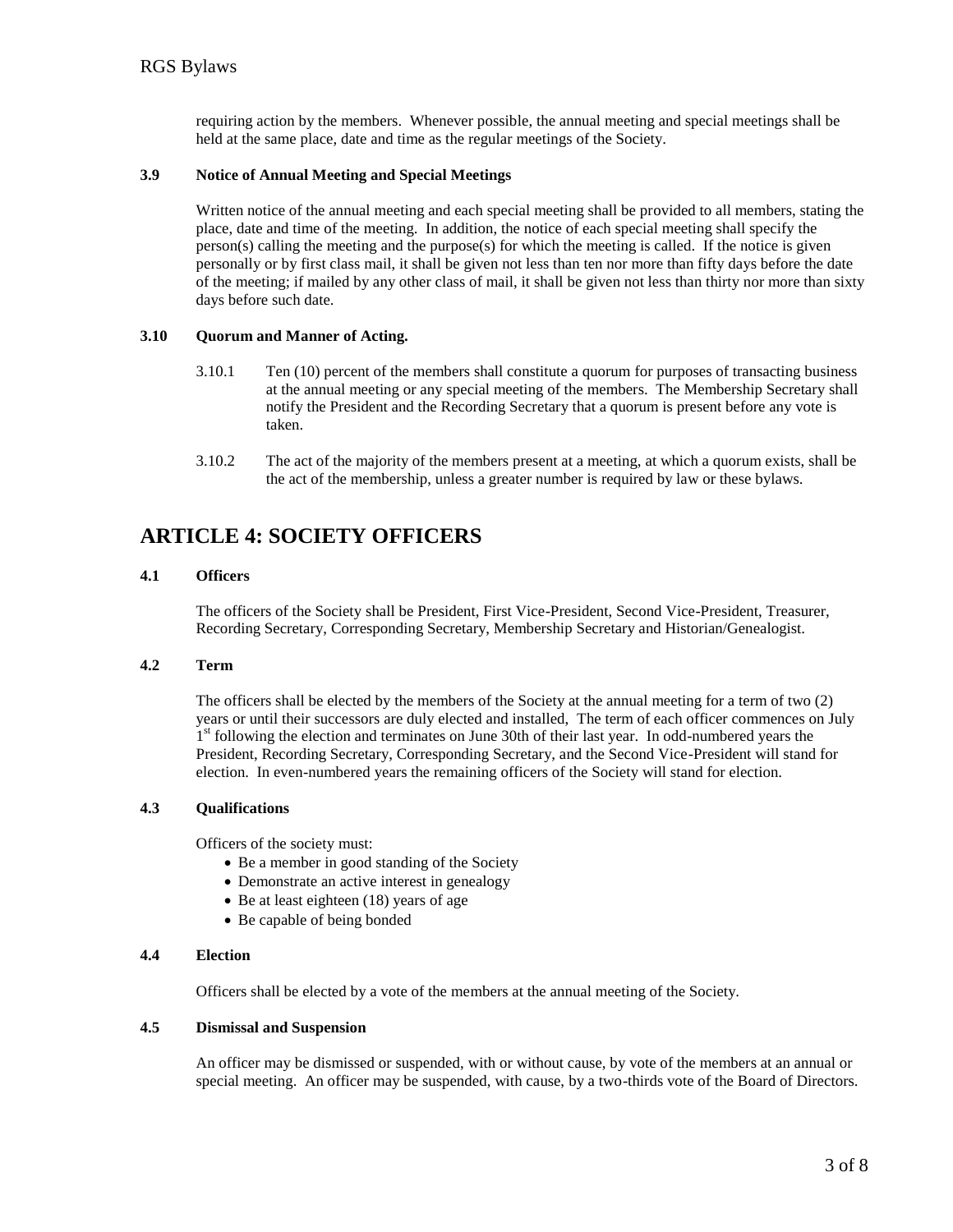#### **4.6 Vacancy**

A vacancy in any elected office, due to death, resignation, removal or otherwise, shall be filled temporarily upon the recommendation of the President by a vote of the Board of Directors. The appointee shall serve the unexpired term of the predecessor.

#### **4.7 Materials, Records and Documents**

Officers of the Society shall turn over to their successors all Society funds, property, equipment, materials, documents, records, correspondence, etc. pertaining to their office within fifteen (15) days of their successor taking office. Upon resignation or dismissal an officer shall immediately turn over all materials and records to the President.

#### **4.8 Fidelity Bond**

The Board of Directors may, from time to time, require fidelity bonding of some or all officers and/or directors of the Society. Such bonding is usually renewed annually and shall be at the sole expense of the Society. Officers and directors designated by the Board of Directors to be bonded are required to cooperate with the insurance carrier.

# **4.9 Primary Duties of Elected Officials**

#### 4.9.1 **President**

The President shall be the Chief Executive Officer of the Society and Chairperson of the Board of Directors; presides at meetings of the membership and the Board of Directors; assigns and coordinates work of officers, directors and committees of the Society; designates chairperson and appoints members to standing, special and ad-hoc committees; is the alternate signer on all Society financial accounts; is the officer authorized to negotiate and execute contracts for the Society; approves all non-budgeted expenditures up to \$100 and periodically reports on the state of the Society to the members and/or the Board of Directors.

# 4.9.2 **First Vice-President**

The First Vice-President develops, plans, schedules and manages the program for regular meetings of the Society; assures that the program plan receives the prior approval of the Board of Directors; chairs and appoints members to the program planning committee; prepares and administers the Program portion of the Society budget; performs such other duties as may be assigned from time to time by the President or the Board of Directors; serves as chairperson of membership and Board of Directors meetings in the temporary absence of the President and serves as Acting President upon the resignation, dismissal, death or long-term disability or other inability of the President to serve until the Board of Directors appoints an interim President or a new President is elected.

#### 4.9.3 **Second Vice-President**

The Second Vice-President serves as chairperson of the Computer Interest Group (CIG); presides over CIG monthly meetings; prepares and administers the CIG portion of Society budget; provides a CIG update for each edition of the newsletter, periodically advises the President and the Board of Directors on the state of the CIG; performs such other duties as may be assigned from time to time by the President or Board of Directors.

#### 4.9.4 **Treasurer**

The Treasurer manages and administers all funds and securities of the Society; prepares and administers the Society's annual budget; assures that the budget is approved by the Board of Directors prior to expending funds; personally approves all budgeted expenses for payment and all non-budgeted expenses up to \$100; is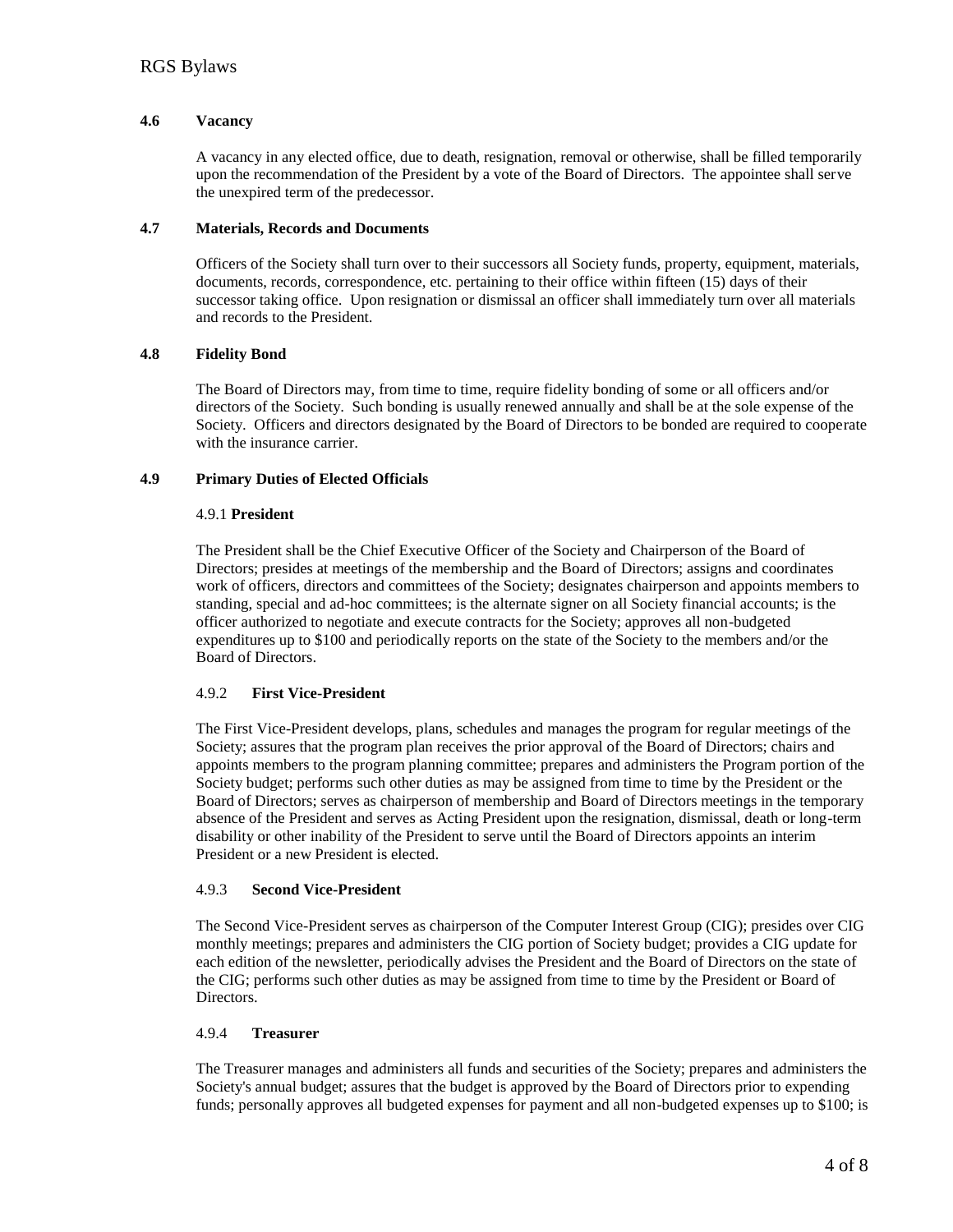responsible for assuring that the President is an alternate signer on all Society accounts; is the alternate signing authority for contracts with the approval of the President; maintains an official file of current contracts, agreements, licenses, and insurance policies for the Society; maintains an updated inventory of material and equipment owned and leased by the Society, including donations; annually submits all Society accounts to audit, although accounts may be audited at any time as required by the President or the Board of Directors; maintains a historical file of Society financial records, contracts and related materials; periodically reports to the President, the Board of Directors and the membership on the state of the Society's finances and performs such other duties as may be assigned from time to time by the President and the Board of Directors.

#### 4.9.5 **Recording Secretary**

The Recording Secretary takes the minutes of each meeting of the members and Board of Directors; provides a copy of the minutes for meetings of the Board of Directors to each officer and director within fourteen (14) days; reads the minutes of the last meeting of the members when requested by the President; records the official results of the vote at the Society's Annual Meeting; maintains a separate file of Minutes and Resolutions of the Board of Directors for the preceding twelve (12) months; maintains the historical file of minutes, resolutions, and other documents of the Board of Directors; and performs such other duties as may be assigned from time to time by the President or the Board of Directors.

#### 4.9.6 **Corresponding Secretary**

The Corresponding Secretary receives, sorts, edits, files, and answers all general correspondence addressed to the Society; manages genealogical queries for the Society; administers the Society's post office box and voice mail; prepares and manages that portion of the Society budget dealing with correspondence; and performs such other duties as may be assigned from time to time by the President or the Board of Directors.

#### 4.9.7 **Membership Secretary**

The Membership Secretary prepares and maintains the Society's membership records; collects dues, delivers funds and reports activity promptly to the Treasurer; prepares and administers the Membership portion of the Society's budget; and performs such other duties as may be assigned from time to time by the President or the Board of Directors.

#### 4.9.8 **Historian/Genealogist**

The Historian/Genealogist maintains the official historical records of the Society; prepares, maintains and distributes the Society's Surname List; assists the Corresponding Secretary with the processing of genealogical queries; prepares and administers the Historian's portion of the Society's budget, and performs such other duties as may be assigned from time to time by the President or the Board of Directors.

# **ARTICLE 5: THE BOARD OF DIRECTORS**

# **5.1 General Powers**

The Board of Directors shall manage all affairs of the Society.

#### **5.2 Qualifications**

Each member of the Board of Directors shall be at least eighteen (18) years of age, a member in good standing and subscribe to the purposes of the Society.

#### **5.3 Composition**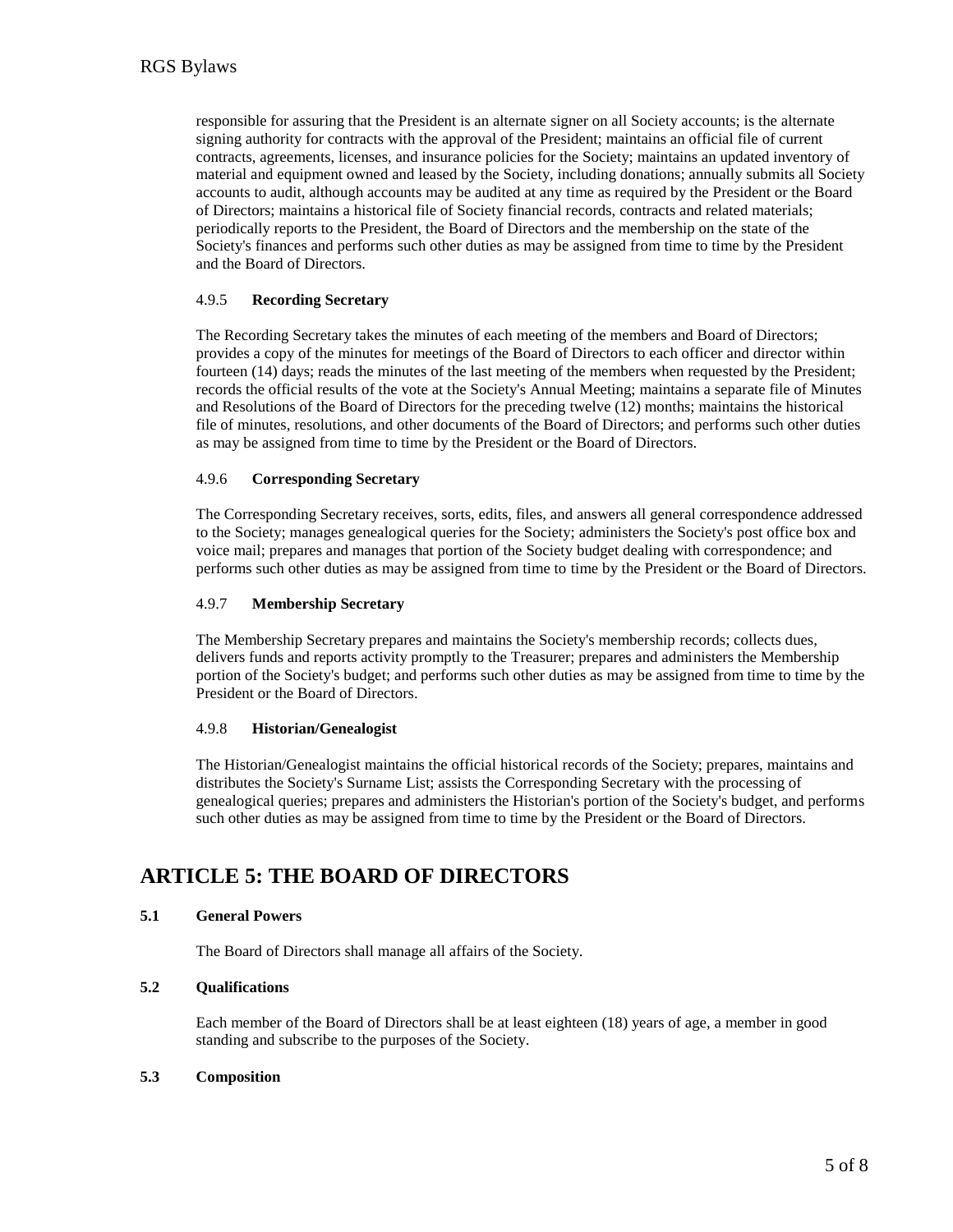The Board of Directors shall be composed of nine (9) directors, of who eight (8) shall be the elected officers of the Society and the other shall be the immediate past President of the Society.

#### **5.4 Purpose**

The directors are expected to bring experience, competence and maturity to all endeavors of the Society. Elected officials constitute the majority of the directors as they are charged with the daily administration and operation of the Society. The immediate past President of the Society has a seat on the Board of Directors to provide continuity and assistance to the President and the Board.

#### **5.5 Term**

- 5.5.1 Officers of the Society shall serve as directors only during their incumbency.
- 5.5.2 The immediate past President of the Society shall serve as a director until the current President has completed his/her term(s). Should the current President resign or otherwise vacate the office during his/her term, the immediate past President shall serve as a director during the term of the interim administration and for the full term of the next elected President.

#### **5. 6 Regular Meetings**

Regular meetings of the Board of Directors shall be held at least once a year, at places, dates and times fixed by the Board. Written notice of regular meetings is not required.

# **5. 7 Special Meetings**

The President or any three (3) or more directors may call a special meeting of the Board of Directors. Notice of the special meeting shall be provided to all directors, specifying the person(s) calling the meeting; the place, date and time of the meeting; and the purpose(s) for which it is called. Notice may be provided by regular mail posted at least five (5) business days prior to the meeting, or by electronic mail or telephone at least one (1) business day prior to the meeting. Directors may participate in the meeting by conference call allowing all persons participating in the meeting to hear each other at the same time. Participation by such means shall constitute presence in person at the meeting.

#### **5. 8 Action Without a Meeting**

The Board of Directors may take action without a meeting if all directors consent in writing to the adoption of a resolution authorizing the action. The resolution and the written consents of the directors shall be filed with the minutes of the Board.

#### **5.9 Attendance**

Directors are expected to attend each meeting of the Board of Directors. Selected members and chairpersons of standing, special or ad-hoc committees are encouraged to attend meetings of the Board of Directors.

#### **5. 10 Open Meetings**

Members of the Society are encouraged to attend regular meetings of the Board of Directors, and whenever possible the dates, time, and place of scheduled meetings of the Board of Directors, shall be announced at regular meetings of the members and published in the newsletter. Participation of non-voting members may be restricted or curtailed due to time or space constraints. Non-voting members will not be allowed to delay or disrupt any meeting.

#### **5. 11 Quorum**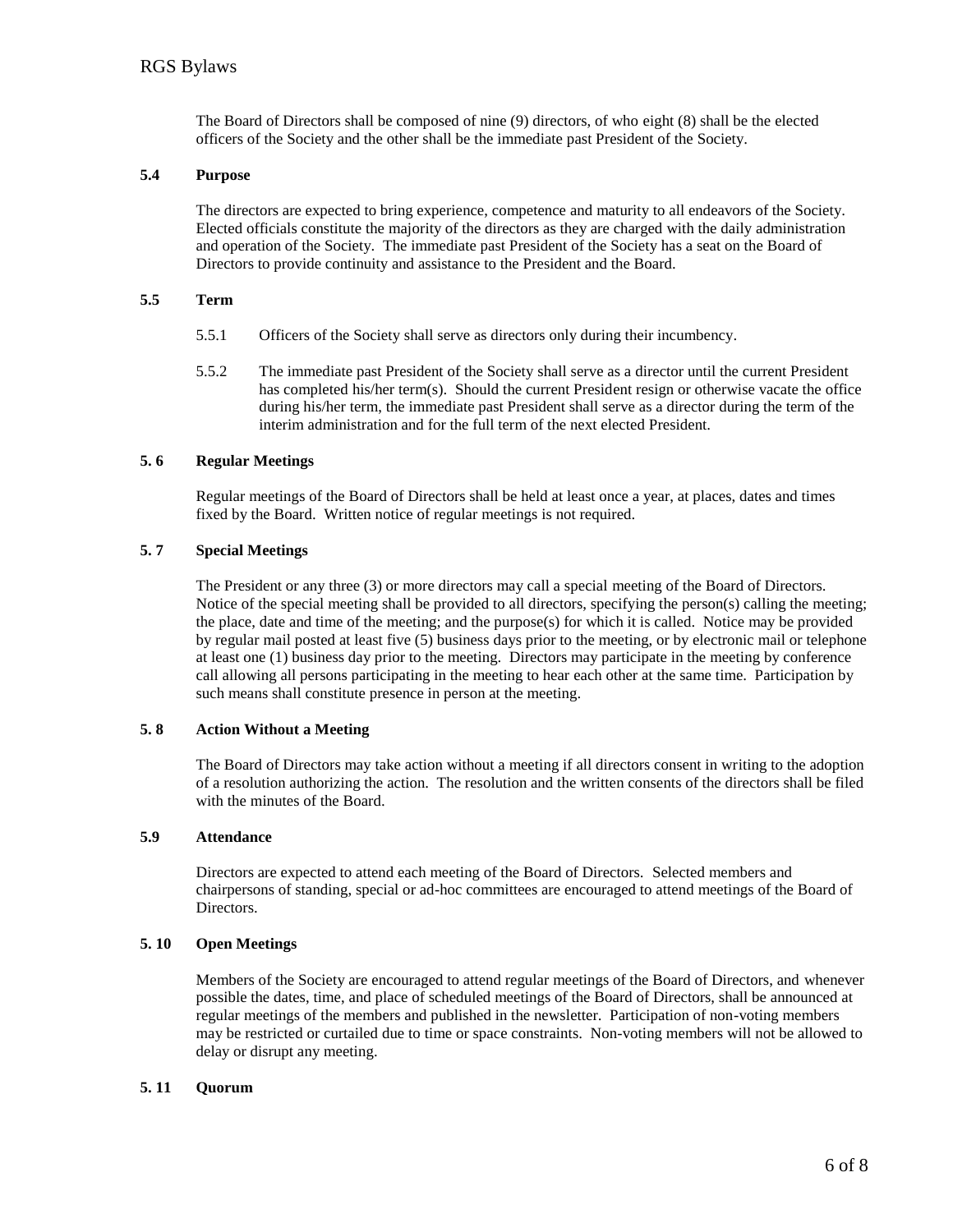A majority of the Board of Directors shall constitute a quorum for the transaction of business at any meeting of the Board.

#### **5. 12 Manner of Acting**

The act of the majority of the directors present at a meeting, at which a quorum exists, shall be the act of the Board of Directors, unless a greater number is required by law or these bylaws.

#### **5.13 Removal**

An officer who is removed or suspended pursuant to Article 4, Section 5 shall also be removed or suspended as a director.

# **ARTICLE 6: COMMITTEES AND SPECIAL INTEREST GROUPS (SIG)**

#### **6. 1 Nominating Committee**

Prior to the March meeting of the members each year, the President shall appoint a chairperson of the Nominating Committee and at least two (2) other members, none of whom shall be an officer whose term is expiring. It shall be the duty of this committee to identify qualified candidates for open offices. The permission of such candidates shall be obtained by the committee prior to adding their names to the recommended slate. Upon completion of the annual election, their work being done, the Nominating Committee is automatically dissolved.

#### **6. 2 Standing and Special Committees**

- 6.2.1 Standing and special committees shall be established by resolution of the Board of Directors or amendment of these bylaws. Unless otherwise provided in the resolution, the President shall appoint a chairperson of the committee and fill any vacancies therein, with the approval of the Board of Directors. The President is an ex-officio member of all standing, special and ad hoc committees, except the Nominating Committee.
- 6.2.2 Standing Committees
	- Education Committee
	- Hospitality Committee
	- $\bullet$  Liaison(s)
	- Publications Committee
	- Publicity Committee
	- Reception Committee
	- Finance Committee
	- Church Records Preservation Committee

#### **6.3 Ad-Hoc Committees**

The President may, from time to time, appoint chairpersons and/or members to ad-hoc committees. These committees are usually organized to perform a single, specific function, after which they are disbanded. No action of the Board of Directors is required for these committees unless funding is required.

#### **6. 4 Special Interest Groups (SIG)**